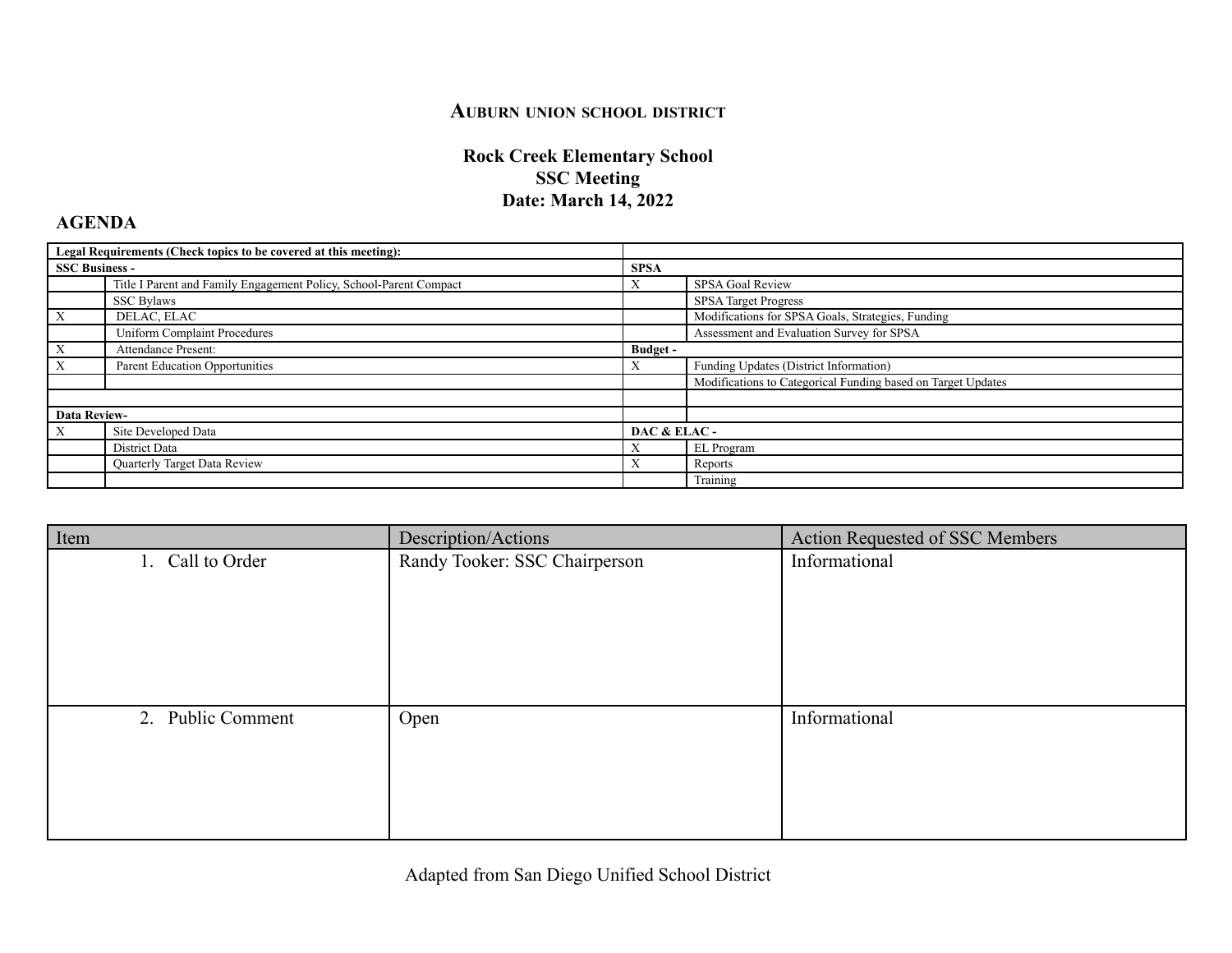| 3. SSC Business<br>a. Approval of Minutes                                                                                                                 | Action Item: Approval of minutes for<br>2/7/22); Randy Tooker, SSC Chairperson | Vote to Approve: |
|-----------------------------------------------------------------------------------------------------------------------------------------------------------|--------------------------------------------------------------------------------|------------------|
| 4. SPSA<br>a. Updates<br>b. Recess Equipment                                                                                                              | Informational: Kim Morris, Principal                                           | Informational    |
| 5. Parent Enrichment Opportunites<br>a. Love & Logic Parenting Classes<br><b>Stallant Cooking Classes</b><br>$\mathbf{b}$ .<br>c. Parent University Night | Informational: Kim Morris, Principal                                           | Informational    |
| 6. CSSP (Comprehensive School<br>Safety Plan)<br>a. Review plan from Rockeye<br>Consulting                                                                | Informational: Kim Morris, Principal                                           | Informational    |
|                                                                                                                                                           | Action Item: Kim Morris, Principal                                             | Vote to Approve  |

Adapted from San Diego Unified School District